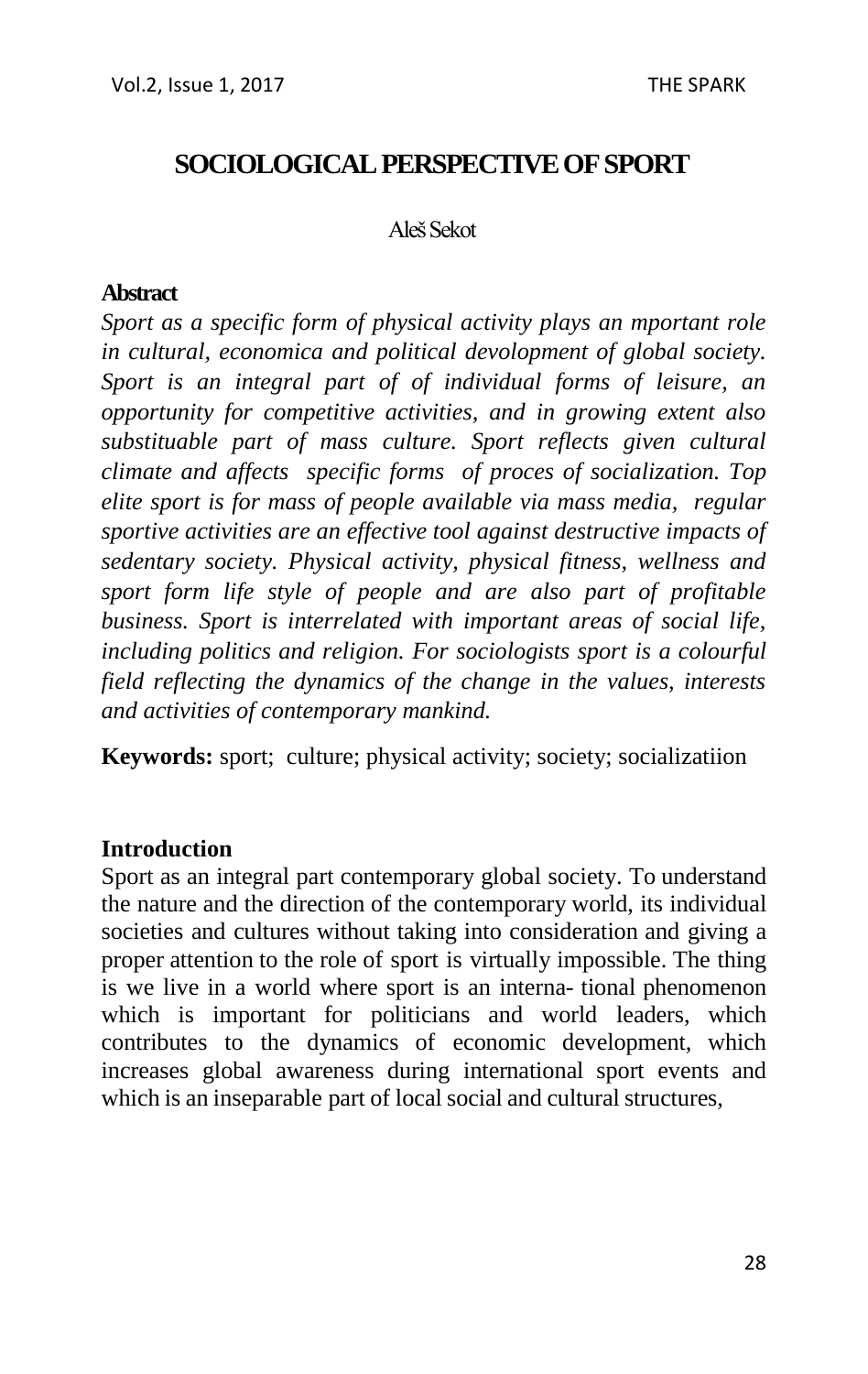regions and nations. Thanks to its potential, sport may even contribute to the development of the poorest regions of the world, it constitutes an indispensable component of the mass media presented spectacle, it contributes to the development of tourist industry and is linked in various ways to the range of social phenomena and issues such as health, violence, crime, social differences, work migration, economic and social development and poverty. Sport is not only a platform for significant global sport events and an ever growing economic sector but also an everyday leisure activity performed by masses of people. Sport may become an effective tool used by dictators to enforce their demagogic ideas as well as a symbol of democratic processes and means of international reconciliation. Sporting activities are often linked to political protest in the course of struggle for human rights and social justice. To the same extent it may become a platform for violence, fascism, totalitarianism, individualism and ardent nationalism. For some people, sport may be a goal in itself, an exciting form of relaxation based on the invigorating compensatory effects of leisure physical activities, while for others it is a necessary stereotypical painful way of sophisticated preparation for achievin a high performance, victory and a reward.

In accordance with the values and the orientation of the contemporary post-modern society oriented on the consumption of media-formed images and new experiences, sport becomes increasingly more associated with a commercial sponsor logo on the dresses of athletes, arenas where significant sport events take place and the media coverage of such events. Financial investments in broadcasting licenses, the willingness of countries or cit- ies to spend huge amounts to acquire licenses for organizing global sport events, or the increasing number of professional sports clubs on stock exchanges – all this points to the growing economic potential and power of sport. Sport thus becomes, directly or indirectly, a part of people's lives, both on the level of the ever-increasing professionalization and spectacular commercialization as well as everyday leisure activities of masses.

Sport in its contemporary form is described from various view point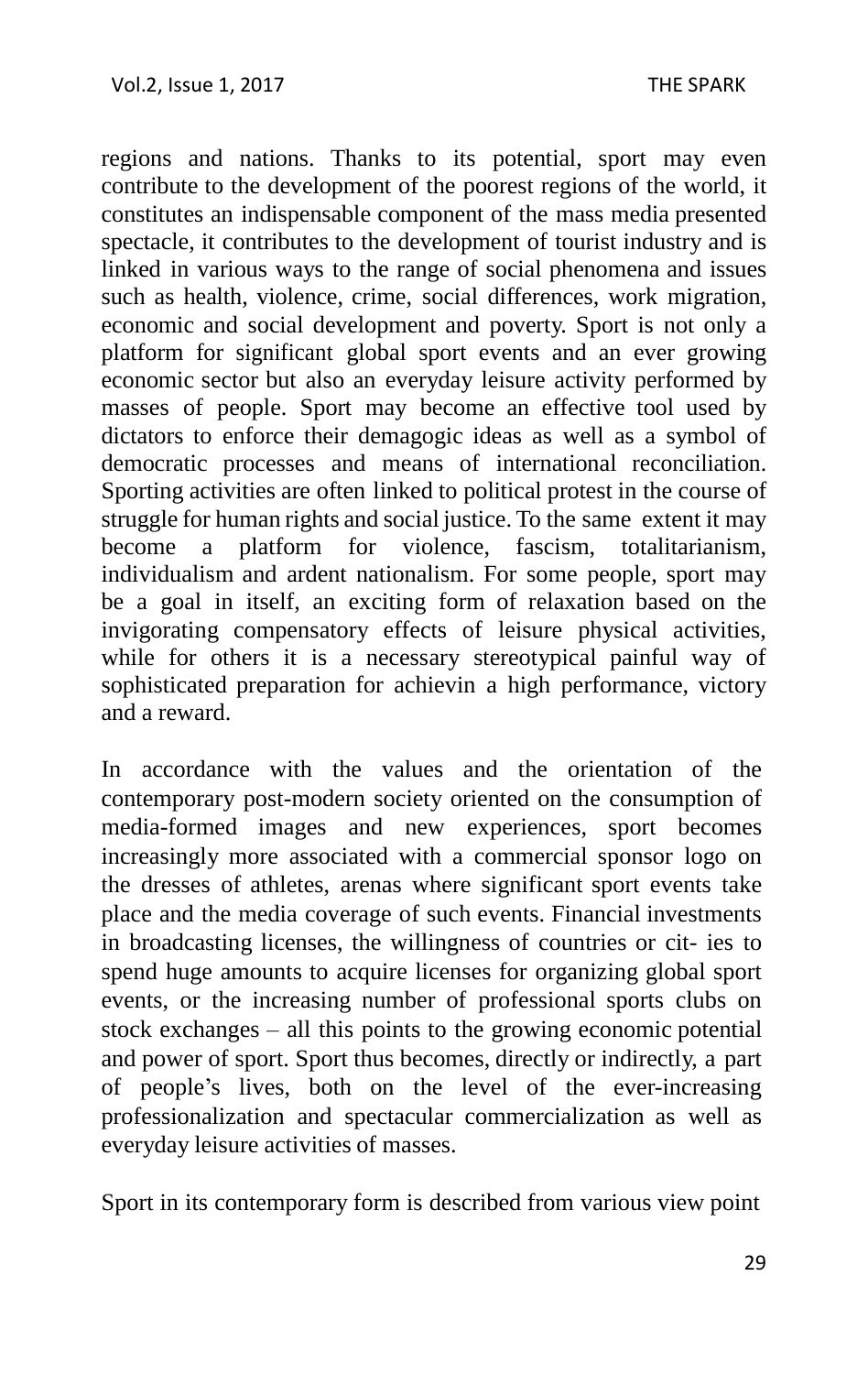and on the ground of different values. Some take it as a ritualized sacrifice of human energy, for others it is a common means for establishing interpersonal relationships, and still others view it is a compensation of the differences in human life or a form of strengthening their personal identity and individuality. Critics of sport point out with displeasure to the increasing com- mercialization of sport as a social product generating deliberately intensified aggression on as well as beyond the playground and view this as a euphemistic metaphor of the western culture or predatory capitalism.

Sport as an integral part of the culture of a given society plays an important role also in cultural ideology. Cultural ideology thus provides a systematic view of the day to day logic of people's social life. It is a phenomenon which changes along with the dynamics of social change on the background of collective and personal interests and ideas. It transforms due to the incessant clash of opinions on the meaningfulness and feasibility of particular ways of social development and due to the crystallization of moral attitudes. This fact alone gives sport a sociological relevance. Sport is a set of activities and situations which either accept or challenge a particular ideology. Sport, as a human creation, develops in a broader context of particular ideas relating to the human body and human nature, within certain forms of interpersonal relations, on the background of manifested human potential and efforts, by way of masculine and feminine expressive means, and among discussions on the issues of importance and transience in our lives.

Sport develops in a certain cultural climate and is a result of a socially conditioned value orientation, and formation of behavioural patterns. This fact may bring about a number of pressing questions regarding the importance of sport in person's life and its role in sociali-zation and shaping of individual lifestyle or direction in life. There is increasing demand for an informed assessment of an individually and collectively balanced relation of leisure and highperformance sport. Media are highly interested in covering the impacts on per- sonal life when a career of a sport star or an immortal sport legend comes to an end. And parents, teachers,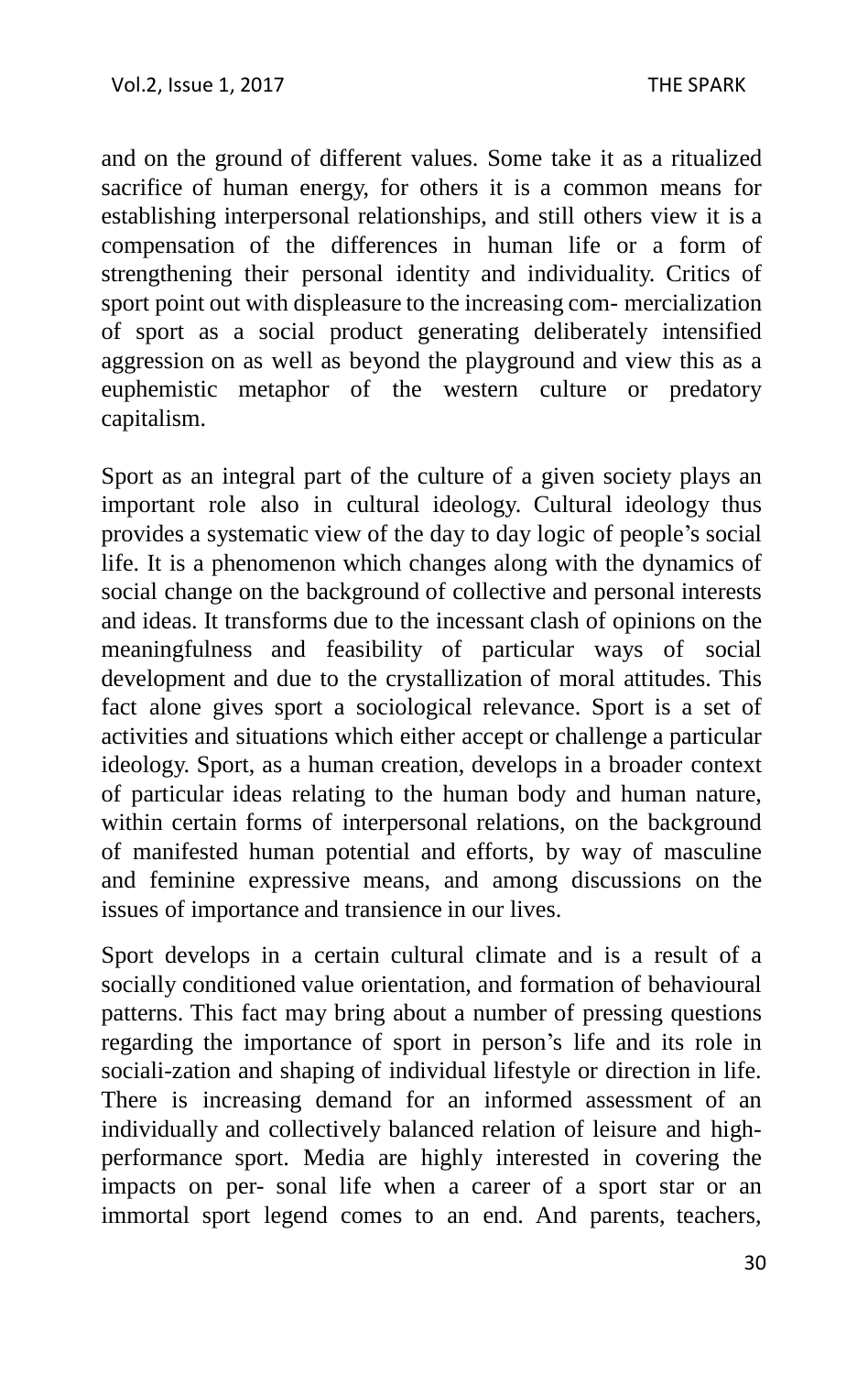couches and sport managers ask with strong emphasis: what exactly does socialization through sport means?

Sport plays an important part in the process of formation of society in many regions of the world. It influences the life around us and for many the life within us as well. We are not, however, able to comprehend accurately enough the distinguishable impact of the sporting and non-sporting socialization experience on the overall standard of living of an individual and society, on the nature of interpersonal relationships and the character of a given culture. The way sport works may and must be examined within a certain social and cultural context only. Usually, sociological interest is centred on gathering informa- tion on the opinions of sportsmen and women, the nature of the social characteristics of the world of sport and its impact on ideological, political and economic matters. Sport is more of a platform of socialization experience rather than a source of differentiating socialization results. Sport in itself is not a cause of special changes in person's nature, attitudes and behaviour. It always acts in combination with the effects of the specifics of a given social and cultural setting within a broader context of socialization processes.

#### *Sporting physical activity: conceptual background*

In 2011, a Czech Television documentary series "Ta naše povaha česká [This Czech National Character]" focused in its February episode its critical light on the standard of physical education in Czech schools. Teachers, coaches or former top-level sportsmen informed the public on the dropping interest of the youngest generation in physical educa- tion lessons, on the declining level of physical fitness of children and youth, on increasing obesity in pupils and students and on the general reluctance of the young to regular physi- cal activity. There is a growth in the number of young people avoiding physical activity and a decline in the interest in sport as a natural form of leisure activities. Laziness mani- fests itself not only in the aversion to a fitness-focused physical activity but also to active means of transport, walking, regular biking or swimming. At the same time, however, the numbers and the quality of various fitness and wellness facilities and centres, auqaparks or bicycle paths grown. On the one hand, there is a relatively consistent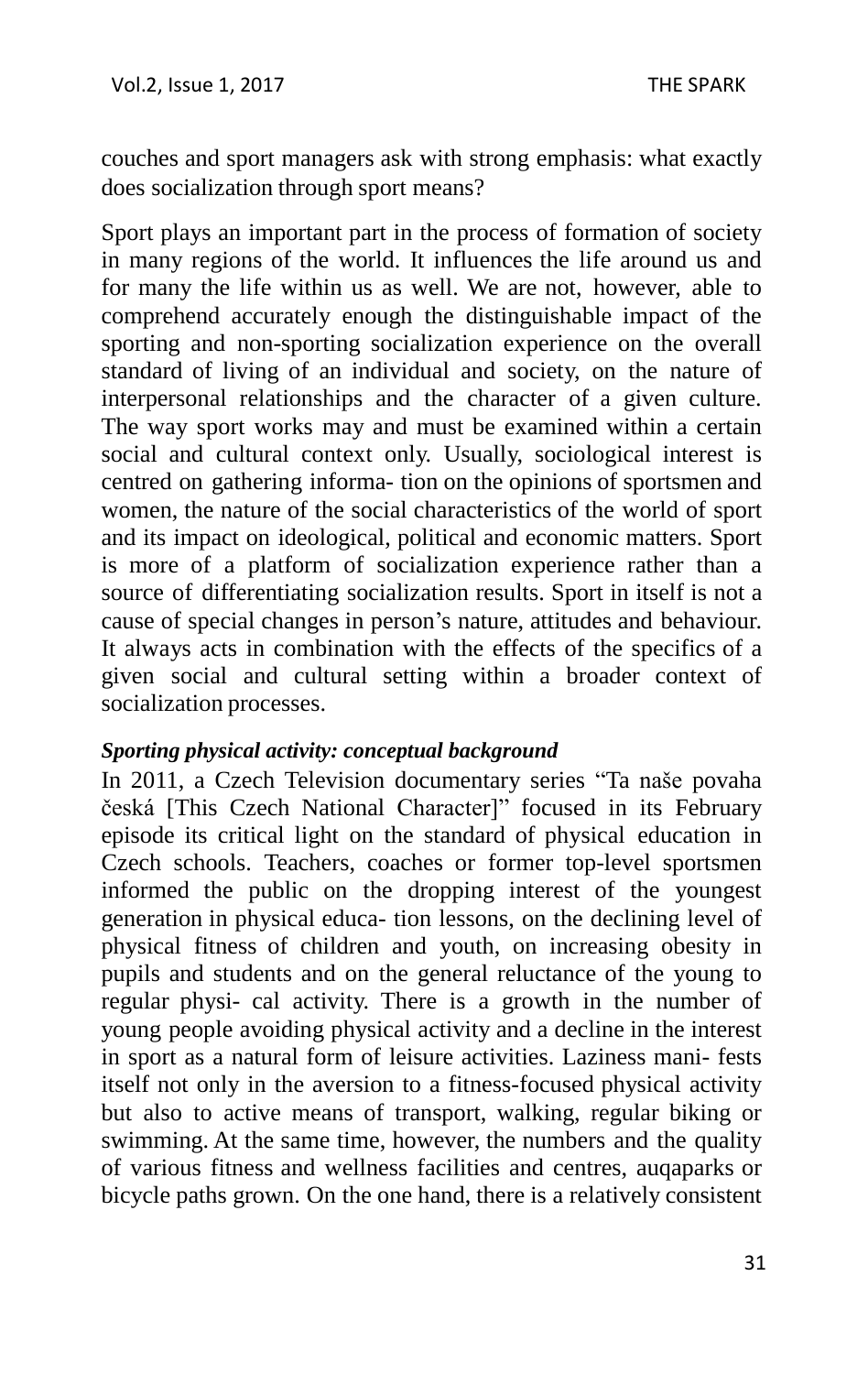smallish group of systematically sporting individual who use primarily the commercial sporting facilities; on the other hand, there is a growing number of those who perform any physical activity only when it is absolutely necessary or when pressed by others. A passive, sedentary, con- sumption oriented style of spending leisure time is more frequent than the active univer- sally harmonising creative forms: even young people view sport more as a top-level mass entertainment spectacle rather than as an integral, indispensable and invigorating form of personal development, development of physical fitness and a way to improve one's health, establish new relationships and achieve an overall personal comfort.

Physical activity in terms of motives, forms and intensity changes considerably, in particu- lar in the context of the phenomenon of postmodern sedentary society. Nevertheless it still plays an important part in people's life even today. Apart from its inseparable connection to physical work, it helps to keep the human body in good health and physical and mental fit- ness. The human body is a very well adjusted to physical activity and if it is not used it loses muscle mass which is then easily substituted with fat. The 2002 Charter of Leisure states: "All people have a basic human right to leisure activities (including non-sporting as well as sporting physical activities) that are in harmony with the norms and social values of their compatriots". Here, sport is correctly understood as a physical activity practised regardless of the extent of organization caused by a wide variety of motives such as improvement of physical fitness, health, physical and mental comfort, formation of social relations, perfor- mance, victory or reward. Physical activity is a form of person's movement in time and space, based on muscle work associated with an increased energy output and assuming, in different contexts, a wide range of forms, including in particular basic everyday form or health enhancing form or form oriented on fitness, performance and sklil (Ellis, 2010; Evana, 2004).

Physical activity includes a wide range of activities, such as walking, games, bicycle rid- ing, gardening or jogging or aerobic (Hendl, et al., 2011). Academic literature usu- ally distinguishes between physical activity which is spontaneous and unorganized on the one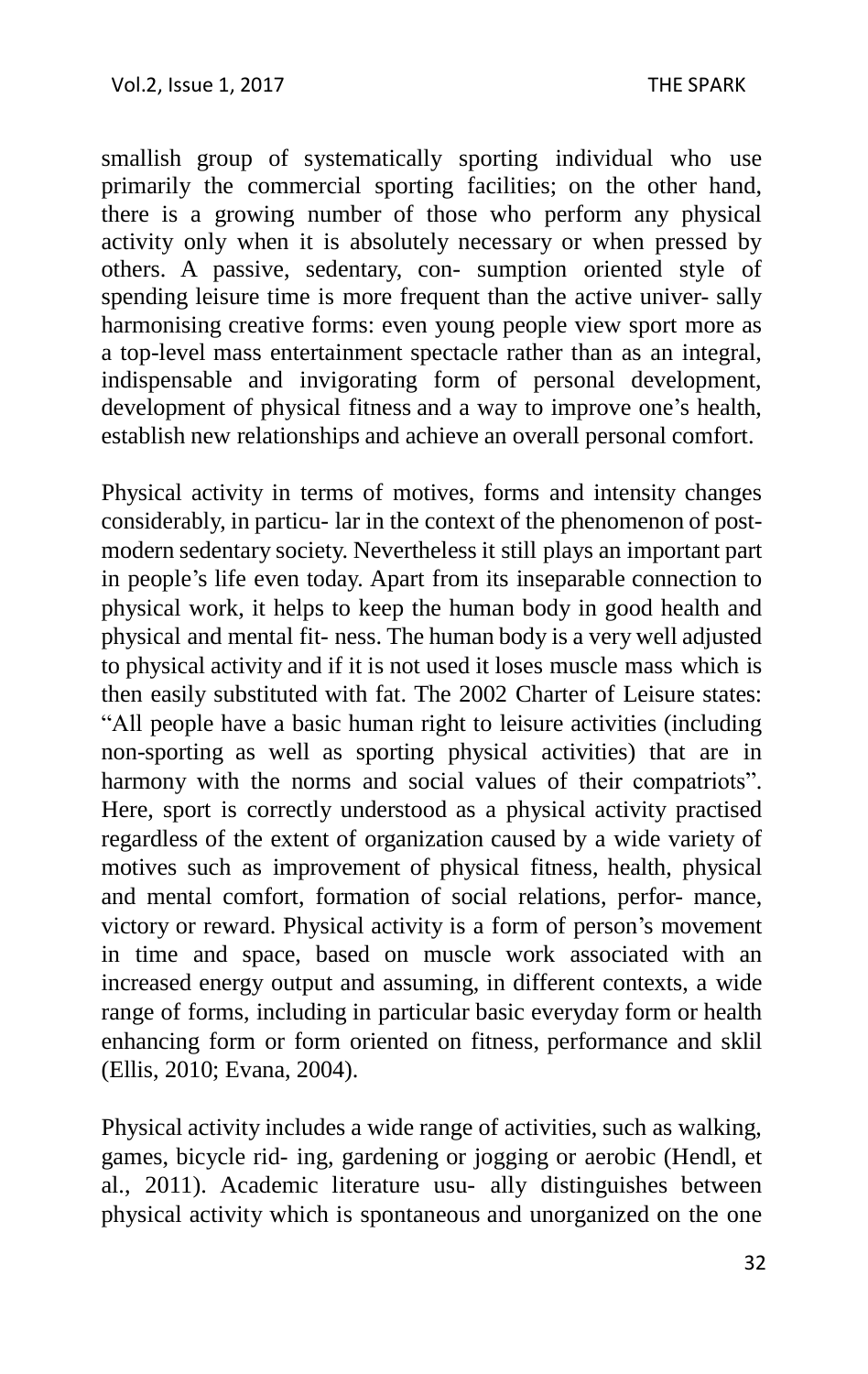hand, and activity which is organized and where emphasis is place on its frequency, intensity, duration and type, on the other. Physical insufficiency (physical inactivity) may be defined as "individual's behaviour characterized by a very low volume of common everyday physical activities and an absence of structured physical activities focusing on skill" (Mužík & Vlček, 2010, p. 14). Physical activity is one of the basic physiological needs of humans. This is true despite the fact that the lack of physical activity is usually not felt so strongly like the lack of food or liquids. Right from birth, thanks to the natural need for physical activity, a muscle corset forms which is necessary for proper develop- ment of the skeleton and an upright body posture. Moreover, physical activity supports the function of internal organ and healthy mental development. Conversely, the lack of physical activity causes muscle imbalance manifested by an imbalanced development of body proportions, resulting in a defective body posture and orthopaedic disorders, and at a later stage of individual's development also in cardiac and respiratory complications (Mužík, 2007, p. 137).

Discussion of physical activity and motion activity requires in the given context a proper conceptual explanation. A recent formal summarized approach to the issue offers in accord- ance with the above described background the following concepts:

**Physical activity:** movement of the body producing skeletal muscles. It requires energy and has positive health effects. Usually it only requires a low or medium level of effort typical for instance for active forms of transportation, walking upstairs, work in the garden, household chores, dancing or manual washing of a car. Conversely, physical passivity does not have any benefits for health and fitness. Even a moderate level of regular physical activity has health benefits. It requires a daily energy output of 150 cal or a weekly out- put of 1.000 cal (Hoeger & Hoeger, 2011, pp. 6–7). The minimum recommended number of steps is 10,000 a day. Elsewhere, physical activity means any structured or repeated form of motion performed or practised with the aim to improve one's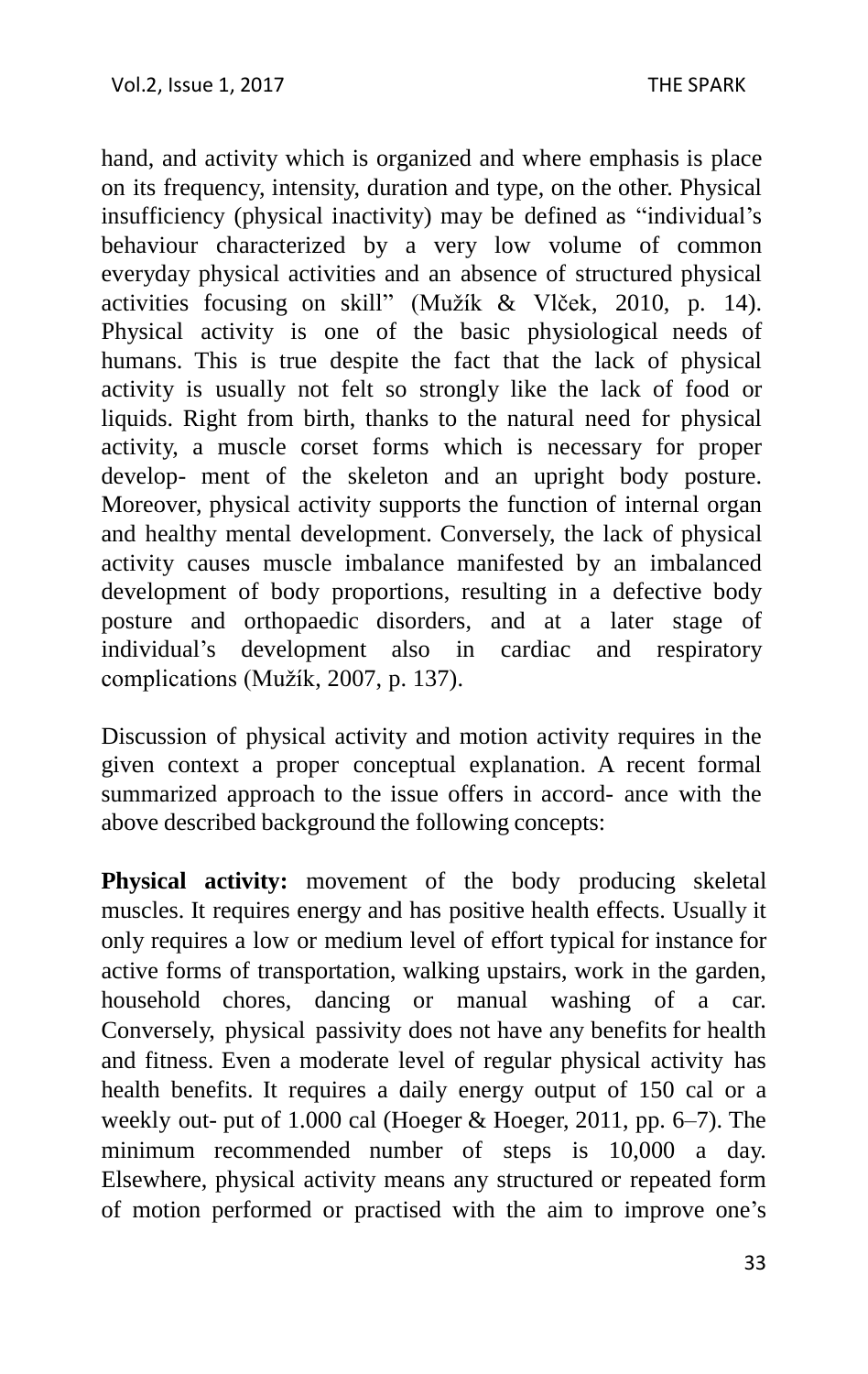fitness (Pink, 2008, p. 3). Physical activity in the form of exercising usually requires a planned, structured and repeated movement of the body for the purpose of improving or maintaining one or more components of physical fitness. An example of exercise is walking, jogging, biking, aerobic exercises, swimming or bodybuilding. Exercising is usually viewed as an activity requiring a vitally intensive effort (Hoeger & Hoeger, 2011, p. 7). Or an individual or group activity pursued for exercise or pleasure, often involving the testing of physical capabilities and taking the form of competitive game. Sport has also been described as a ritual sacrifice of human energy, phenomenon providing a common cultural currency between peoples, a means of compensation for deficiencies in life as well the business rather than sport (Jarvie  $&$  Thorton, 2015, pp. 2-6).

**Physical fitness:** a set of health criteria (endurance of cardiac and respiratory function, muscle strength, elasticity) and performance (skills, speed, dexterity, mental resilience, concentration) linked to the ability to perform physical activities. The ability to adequately cope with ordinary as well as exceptional requirements of everyday life without feelings of exhaustion and with sufficient energy used for leisure and relaxation activities (Hoeger & Hoeger, 2011, p. 19).

**Wellness:** a permanent and deliberate effort directed at achieving a good health and a high level of physical and mental fitness and quality of life, which includes the physical, emotive, mental, social, environmental, professional and spiritual dimensions. It is a complex of interrelated fitness factors beneficial for health, emotional stability, interpersonal communication, social contacts, respect to environment and professional satisfaction. The criterion of physical wellness is physical fitness going hand in hand with health condition. Emotional wellness reflects the ability to make a balanced subjective assessment of one's own capacities and performance limits. Mental wellness illustrates person's ability to function in harmony with the nature of the surrounding world. The social dimension covers the relation of an individual to his or her family and the closest environment, the environmental dimension reflects the readiness to participate in maintaining a clean and healthy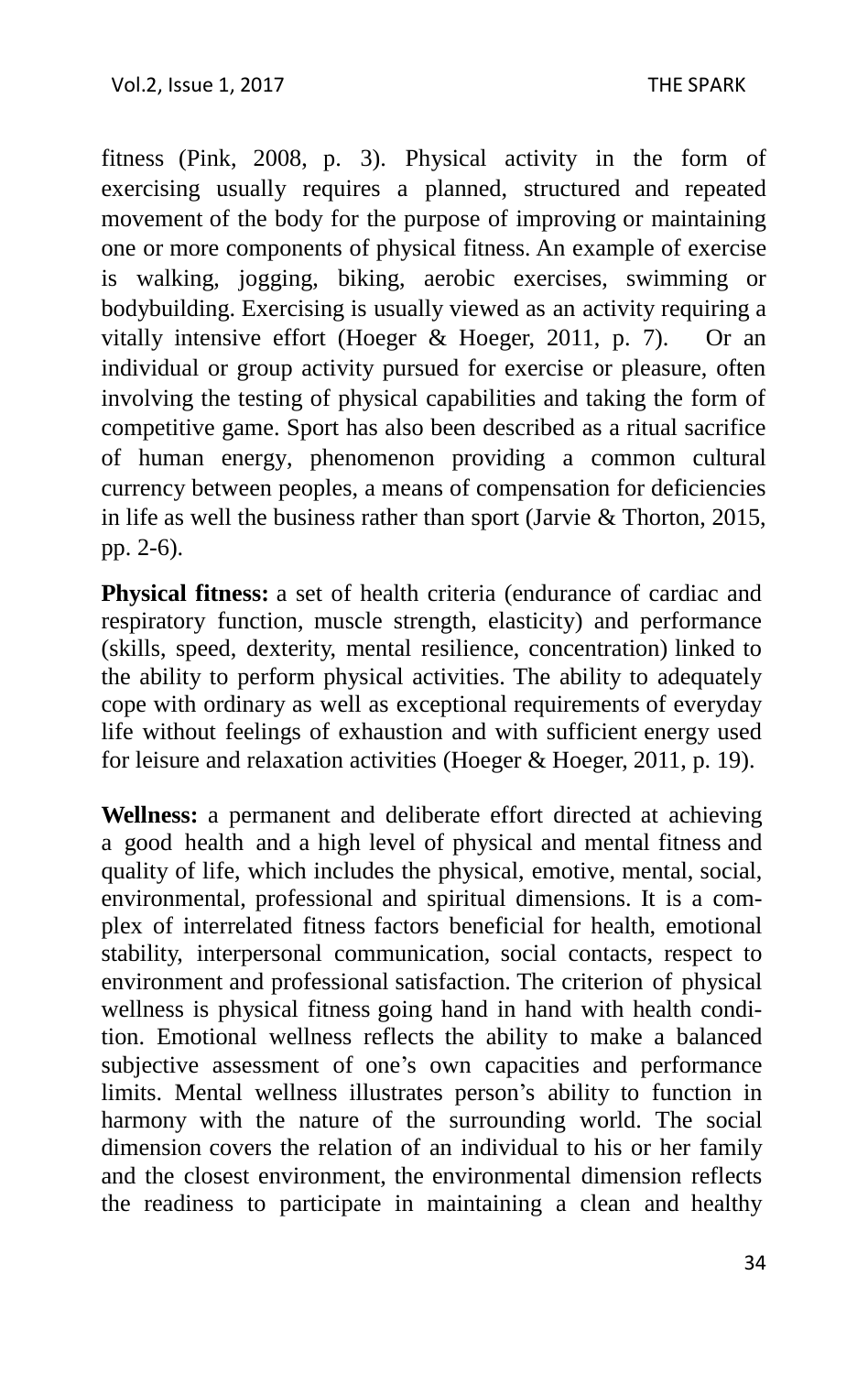environment and professional wellness means the ability to perform effectively and competently one's profession in accordance with the principles of team work. The complex of these individual aspects of wellness is reflected at the spiritual level as a feeling of meaningful life (Hoeger & Hoeger, 2011, pp. 13–19).

**Sport:** An activity leading to physical effort, application of skills or coordination of move- ments, where the primary aim is activity in itself. There are elements of competitiveness and rules and models of behaviour and conduct which are formally determined and organized (Pink, 2008, p. 3–8). It is a generally practised manner of conduct the purpose of which is to satisfy actual or fictitious needs. The motives for doing sports include joy from physi- cal activity, friendly contact, improvement physical and mental fitness, health and perfor- mance, desire to achieve a victory, record or an extraordinary reward (Sekot, 2008, pp. 7–13). "Sport as a social institution may not be isolated or separated from a wider social context. The essence of sport, its organization, goals, functions and structure provide information on the entire society. Sport intervenes into and reflects many levels of society," (Weiss, 2000, p. 40).

#### *Socio-cultural context of sport*

The last but one day of 2007: Surrounded by the old buildings of the Hradčany neigh- bourhood in Prague, in the close vicinity of the Prague Castle, another one of the series of closely media-covered cross-country skiing races takes place, which draw the attention of the on-lookers, local residents as well as visitors to this beautiful metropolis. This costly track created artificially for this single purpose from artificial snow transported from the distant Šumava mountains to this unconventional urban space makes some people enthu- siastic about and admire this new form of spectacle. For others, however, it is a target of criticism pointing to the abuse of sport for ruthless commercial interests demanding sub- stantial public spending, physical effort exerted just for this one purpose, causing obvious and anticipated environmental problems and downgrading the genius loci of historical public spaces. Leaving possible differences of opinion aside, one thing is clear: the top level sport with increasing force pushes its way to the public field of vision in order to gain as much attention of the medial, the public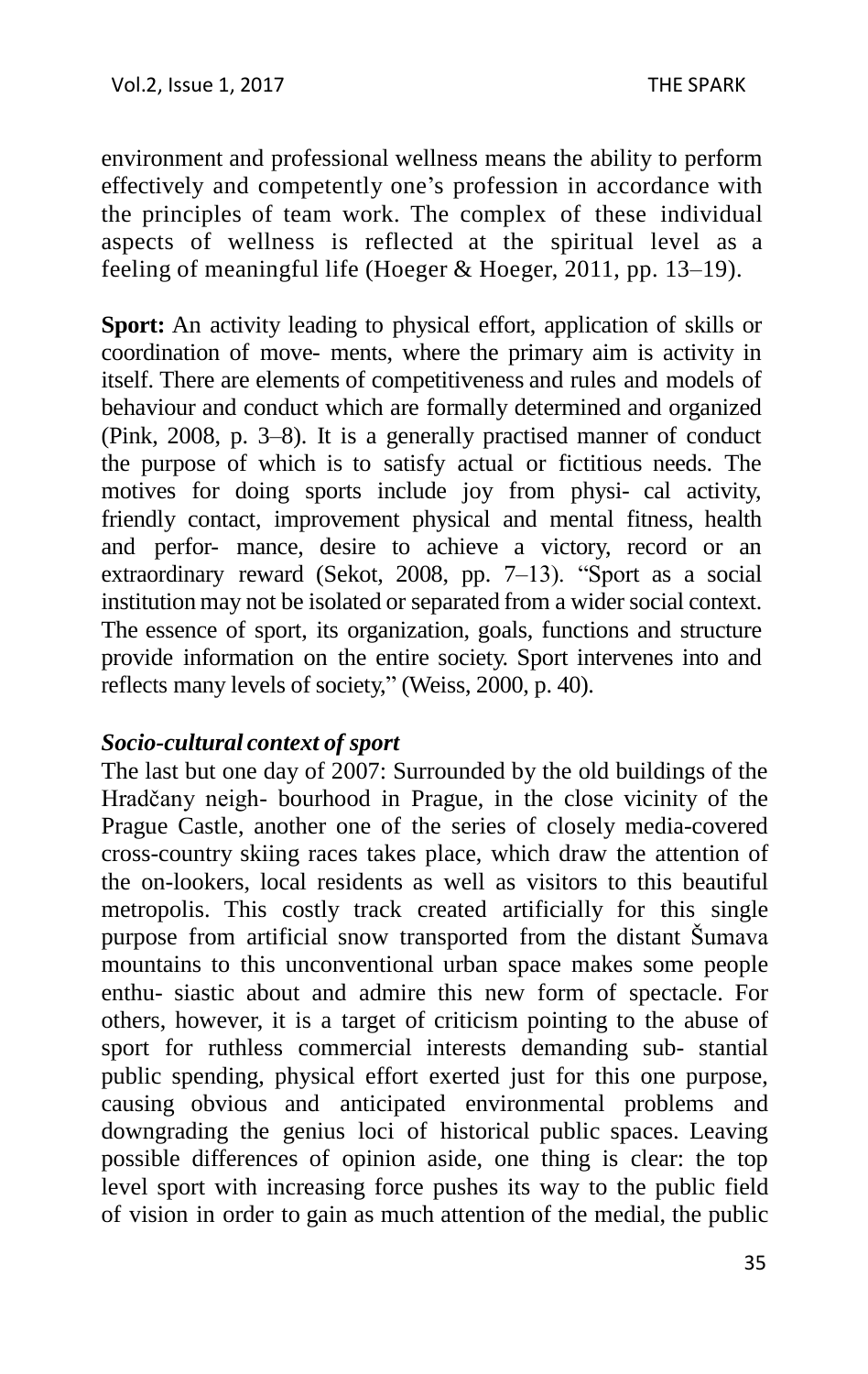and sponsors as possible. Step by step, sport becomes a form of mass entertainment and a public spectacle, affecting with growing intensity the area of community structures, politics, economy, mass culture, mass media, legal system and environmental and civic initiatives.

It is almost impossible to understand the essence and the development of contemporary world and its individual societies and cultures without paying attention to and properly appreciating the role of sport. We live in a world where sport in an international phenomenon which is important for politicians and world leaders, which contributes to the dynamics of economic development, which increases global awareness during international sport events and which is an inseparable part of local social and cultural structures, regions and nations. Thanks to its potential, sport may even contribute to the development of the poorest regions of the world, it constitutes an indispensable component of the mass media presented spectacle, it contributes to the development of tourist industry and is linked in various ways to the range of social phenomena and issues such as health, violence, crime, social differences, work migration, economic and social development and poverty (Schimank, 2005). Sport may be an everyday activity performed by masses of people as well as a political tool for enforcement of demagogic ideas or a platform of reconciliation. Sporting activities are often linked to political protest in the course of struggle for human rights and social justice. To the same extent it may become a platform for violence, fascism, totalitarian- ism, individualism and ardent nationalism. For some people, sport may be a goal in itself, an exciting form of relaxation based on the invigorating compensatory effects of leisure physical activities, while for others it is a necessary stereotypical painful way of sophisti- cated preparation for achieving a high performance, victory and a reward.

Almost every government is faced with the imperative to support the building of sport- ing infrastructure in the interest of public health, education, employment and crime pre- vention. The political fight and the election scandals linked to the decisionmaking on where the next Olympic Games are going to take place show that sport really is a significant political and economic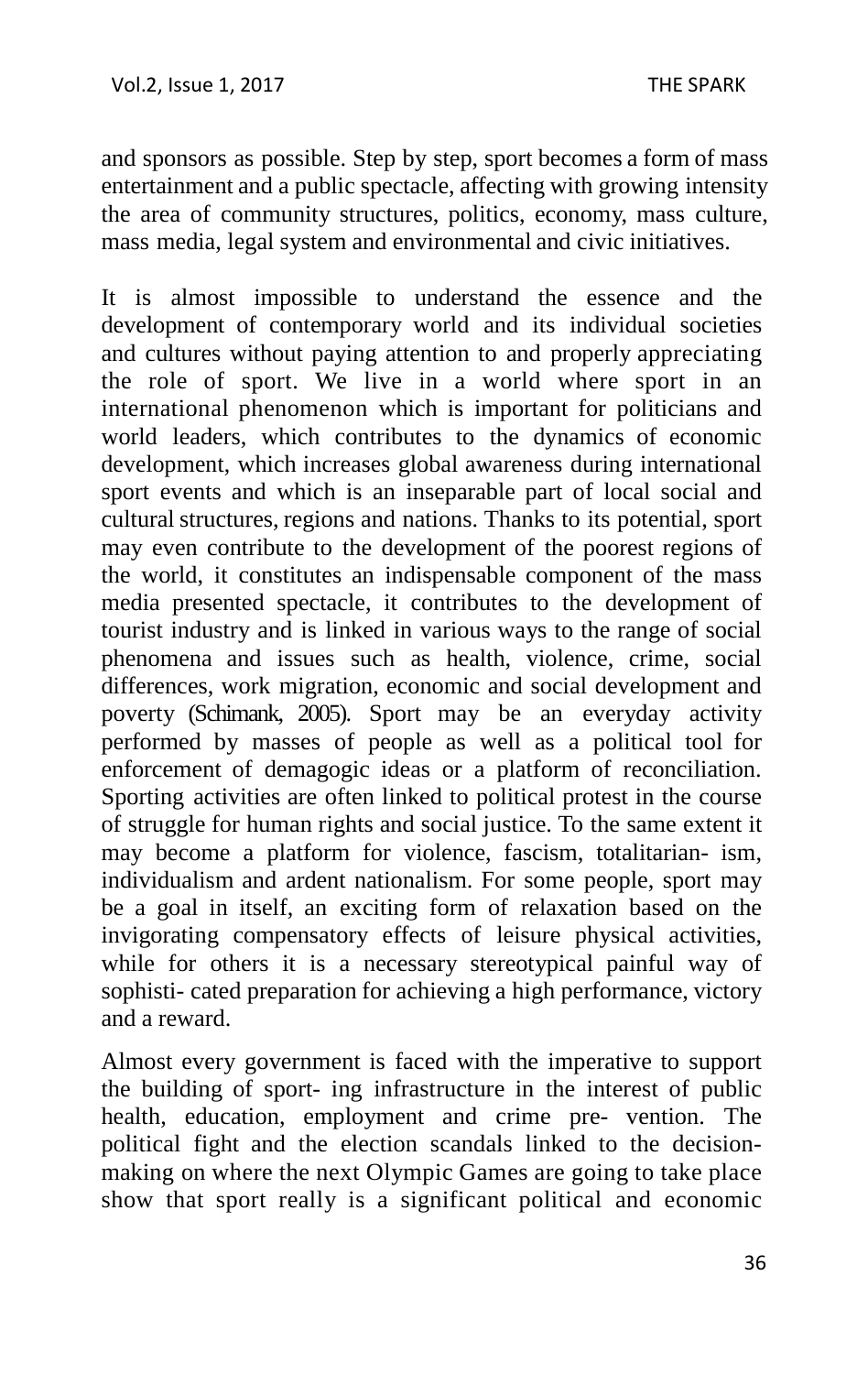phenomenon, far from the fictitious image of sport as a private activity occurring only at the level of active participants and enthusiasts (Sekot, 20O8).

To speak of a cultural nature of sport means to take into account the values historically associated with it and the manner in which it affects the way of life and lifestyle of a par- ticular society. There is a difference in the relationship between culture and sport when one considers, for instance, the Tour de France, the Japanese sumo, jogging in Finland, the bloody cockfights in Bali, the immense mass popularity of football in Brazil or a purposive preparation of Chinese sportswomen for the Olympics.

Carrying out a research in sport usually means the processing of empirical data or writ- ing treatises concerning either individual sports and their levels or sport organizations. The issues studied are linked to wider topics such as gender relations, social inequality, relation to mass media, dependency on economy, impact on human rights, relation to environment, connection to the local and global setting and profession-related mobility. What usually sparks sociological interest in sport is topical issues relating to historical and cultural changes in a society in connection with the development of sport, such as the transition from non-professional to professional approach to sport, the socialization influences of club life, the social background of sports like football or rugby, the sources of violence at stadiums, discrimination, post-colonial sentiments in sport, global versus local levels or the relation between sport and the media.

Undoubtedly, for sociologists sport is a colourful field reflecting the dynamics of the change in the values, interests and activities of contemporary mankind. It is a highly vis- ible cultural and sociological phenomenon the importance of which today greater than ever in the history. It is a phenomenon which we are purposively and globally informed about by the media with unchanging regularity, next to the most significant political events and weather forecasts. Sport attracts publicity. At the same time, however, it continues to lose its importance as a form of harmonizing physical activity practised by masses of popula- tion it and becomes more of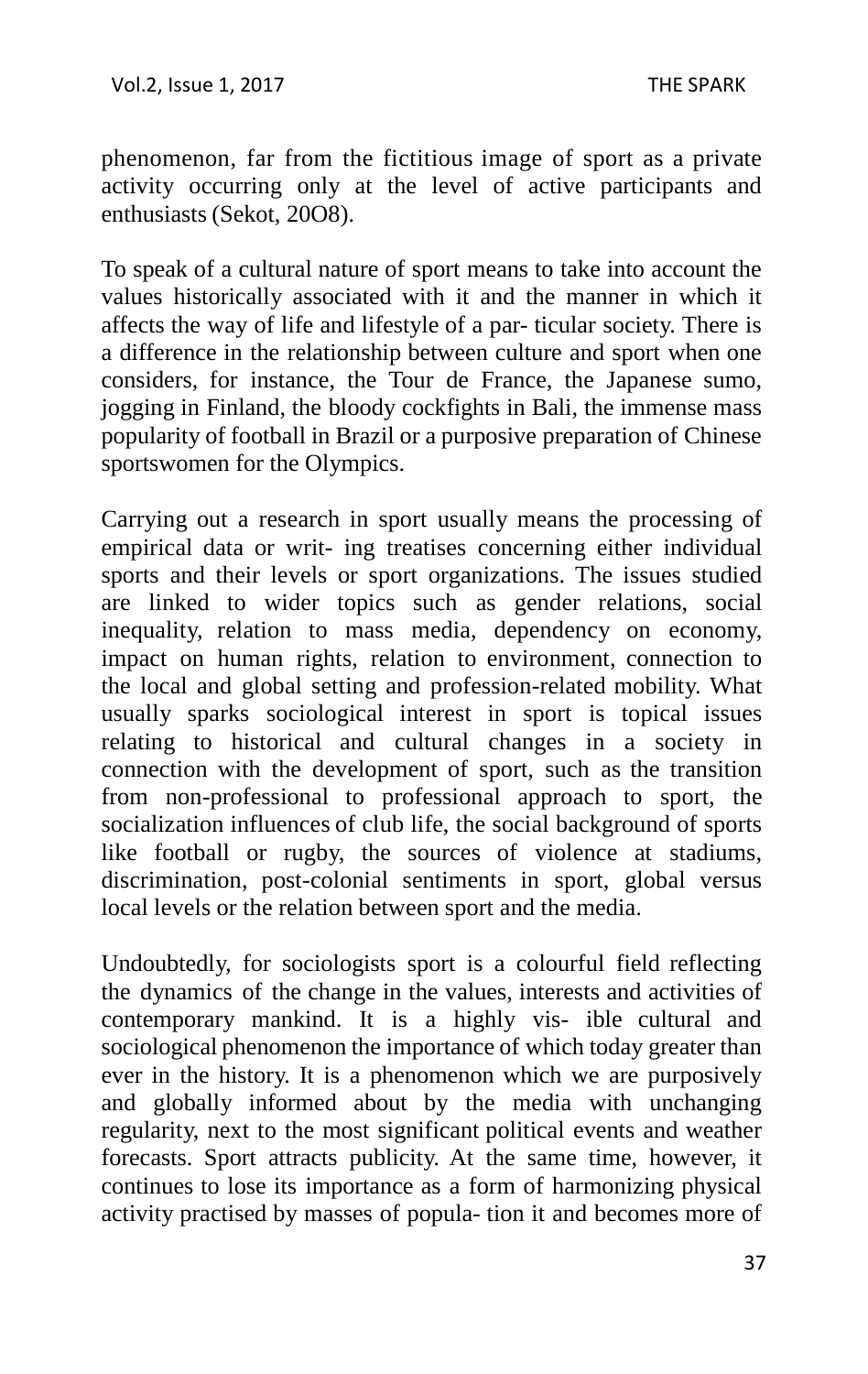a subject passive observation rather than an integral part of everyday leisure activities with personal benefits.

In accordance with the values and the orientation of the contemporary post-modern society oriented on the consumption of media-formed images and new experiences, sport becomes increasingly more associated with a commercial sponsor logo on the dresses of athletes, with arenas where significant sport events take place and with the media cover- age of such events. Media houses spend huge amounts of money on broadcasting licenses, sport stars are bought and sold for million sums, cities and regions make huge investments to acquire licenses for holding globally significant sport events, professional sport clubs play an important part on stock exchanges. Sport as a significant socio-cultural phenom- enon becomes an increasingly more visible part of people's lives, both on the level of the ever-increasing professionalization and spectacular commercialization as well as everyday leisure activities of mass population (Telama, 2007).

Sport in its contemporary form is described from various viewpoints and on the ground of different values. Some take it as a ritualized sacrifice of human energy, for others it is a common means for establishing interpersonal relationships, and still others view it as a compensation of the differences in human life or a form of strengthening their personal identity and individuality. Critics of sport point out with displeasure to the increasing com- mercialization of sport as a social product generating deliberately intensified aggression on as well as beyond the playground and view this as a euphemistic metaphor of the western culture or predatory capitalism.

The theoretical and methodological definition of sport is a matter which is frequently complicated by purely practical questions. Anybody, whether a researcher or a layman, can ask question of the following type: Can physical activities so different in terms of the nature of motion, the technique applied and the goal, such as jogging, biking, hunting, darts, car races or diving be subsumed under the heading of sports? Behind questions of this sort, which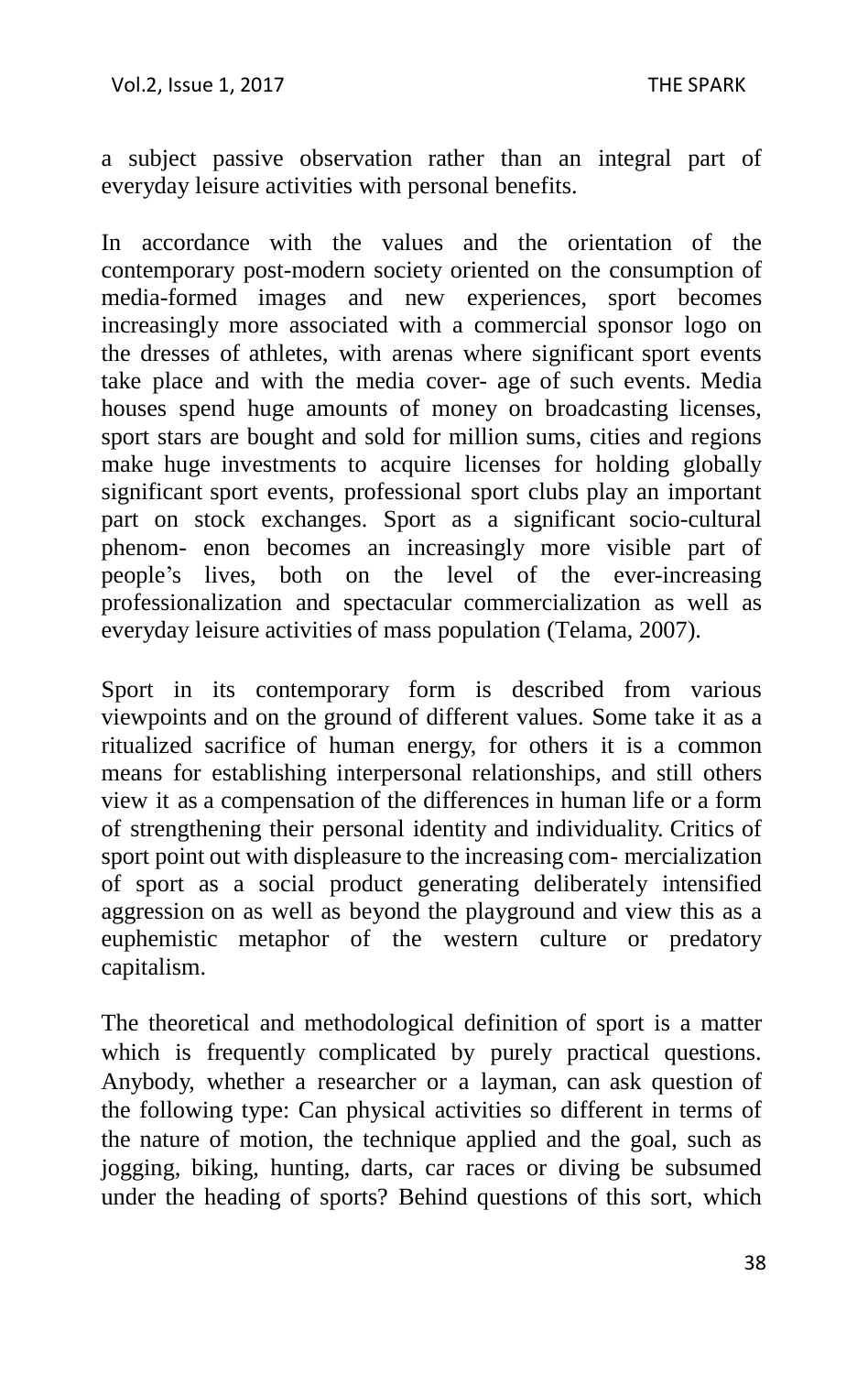often are purely theoretical, sociology sees a wider background of social conditions, organizational settings and social and personal implications which in their ultimate consequence provide much firmer basis for delimiting the category of sport. At least one thing is clear: sport is an activity specific to humans, different from other activities and characterized by specific social dynamics and has unique social consequences. The author of this work is inclined to understand sport in its wider sense, that is, as systematic physical activities which are not performed primarily with the aim to achieve high performance, victory or reward, sport is viewed here as an institutionalized physical activity motivated by concerns for overall fitness, personal experience or desired result or performance. Apart from the inseparable component motion, this definition also stresses the institutional nature of sport. It is stressed that sport is a generally practiced manner of behaviour the purpose of which is to satisfy certain real or fictitious need. That is, sport is not any physical activity but only such an activity which is institutionally characterized and perceived as sporting activity. Hence, the task for sociology of sport is to describe and explain the socially and culturally conditioned position of sport in society, to provide view of the rich spectrum of the relations between sport and society, ask critical questions about the current effect of sport on social life, and focus on the social and cultural contexts of sport (Sekot, 2008).

The relationship of sport and society, often contradictory but definitely highly stimulat- ing for sociology, reflects the variability of basic worldviews, values, political attitudes or ideological background. For some, sport may be the first and foremost aspiration in their lives, for others an indispensable form of passive entertainment and still for others it may be just a marginal aspect of everyday life (Suomi, 2004).

The top level sport may serve different ends in different sociopolitical contexts. In the recent era of socialism, in a number of its compensatory functions it almost mythologically strived to prove its dominance over capitalism, while for those who represented the state sport also was an "open window to the world" and a relatively great opportunity for a fast material and civilizational rise and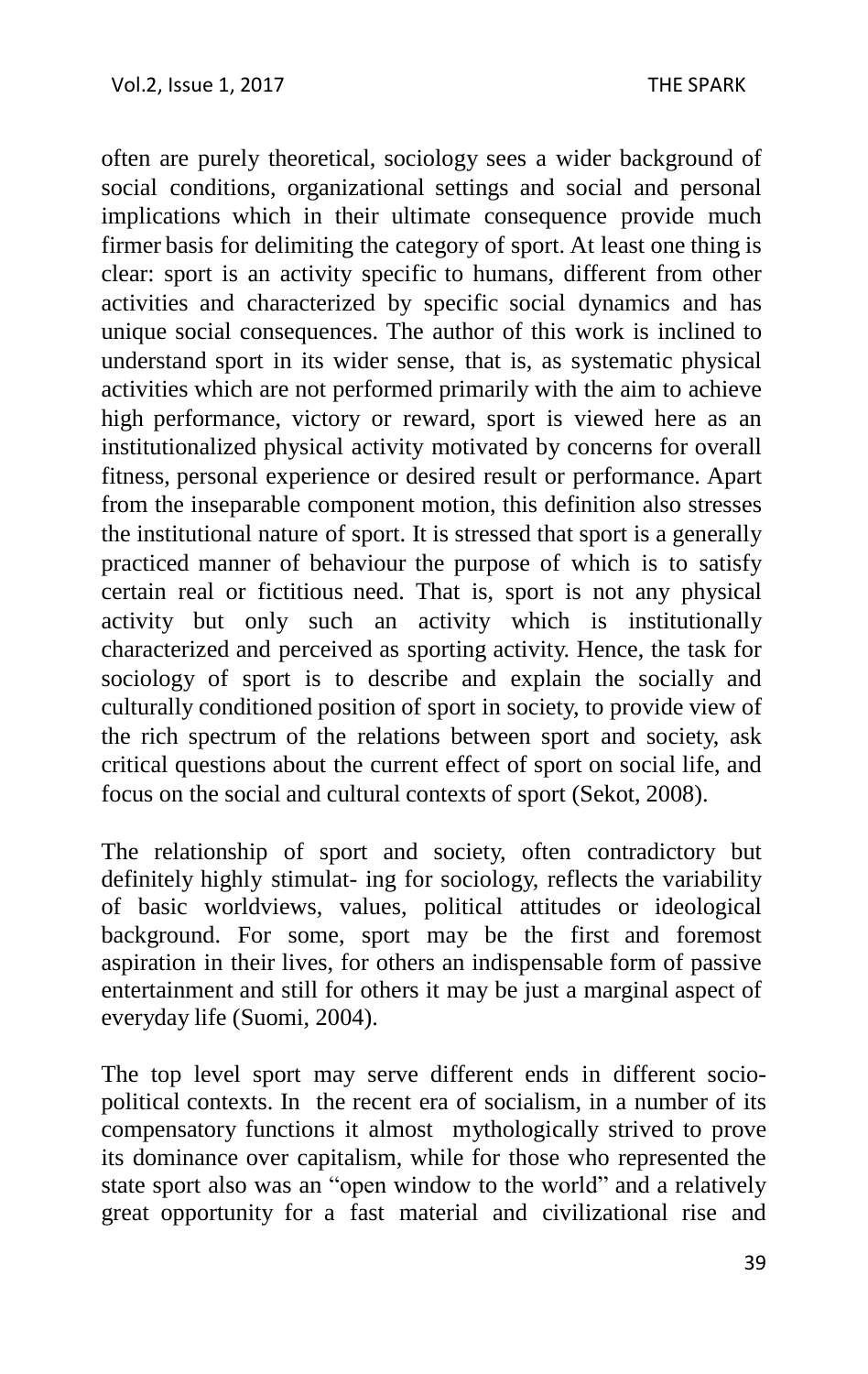advancement beyond the ordinary colourless reality of most people. Nowadays, what can be observed on the global scale is a certain form of "iconization" of sporting spectacle which, in the interest of maximizing the mass consumption of virtual experiences. Sport also brings new possibilities (global interest in some new sports, mass media coverage of significant sporting events) as well as problems to sport (violence at stadiums, passive consumption of sport, uncritical adoration of sport idols, doping, corruption, selfdestructive physical behaviour). On the other hand, we believe that globally medialized sport strengthens a peaceful intercultural co-existence and contributes to the acceptance of universal values and standards and of the principle of personal improvement (Cashnore, 2003; Cookley 2001).

With increasing intensity, sport absorbs stakeholders who are involved in it without actu- ally doing any sport themselves and for whom it is merely a platform for achieving their particular goals. Contemporary sport as a highly structured social phenomenon integrates a number of components, features and activities in which entities from various fields are involved whose goals may be diametrically opposed to those of the sporting activities in the strict sense of the word. These include entrepreneurs, managers, politicians, law- yers and, in the first place, members of various "organizational teams" who are depend- ent to a large extent on the success of individual sportsmen and sportswomen, teams or leagues and sporting events. In a world where rationalization of management is required, this undoubtedly is an unavoidable phenomenon. However, its consequences for the cultivation of the world of sport in terms of values attributed to it and values professed by sportspeople themselves will continue to be a controversial issue, particularly in relation to the top level sporting elite.

Sport is almost fatally linked to the culture of a given society. It is a manifestation of the specific images, ideas, values and perspectives through which people assume their posi- tions and find their place in the world, explain to themselves how the world works, and assess for themselves the importance of the things surrounding them. They consider what is and what is not right and natural,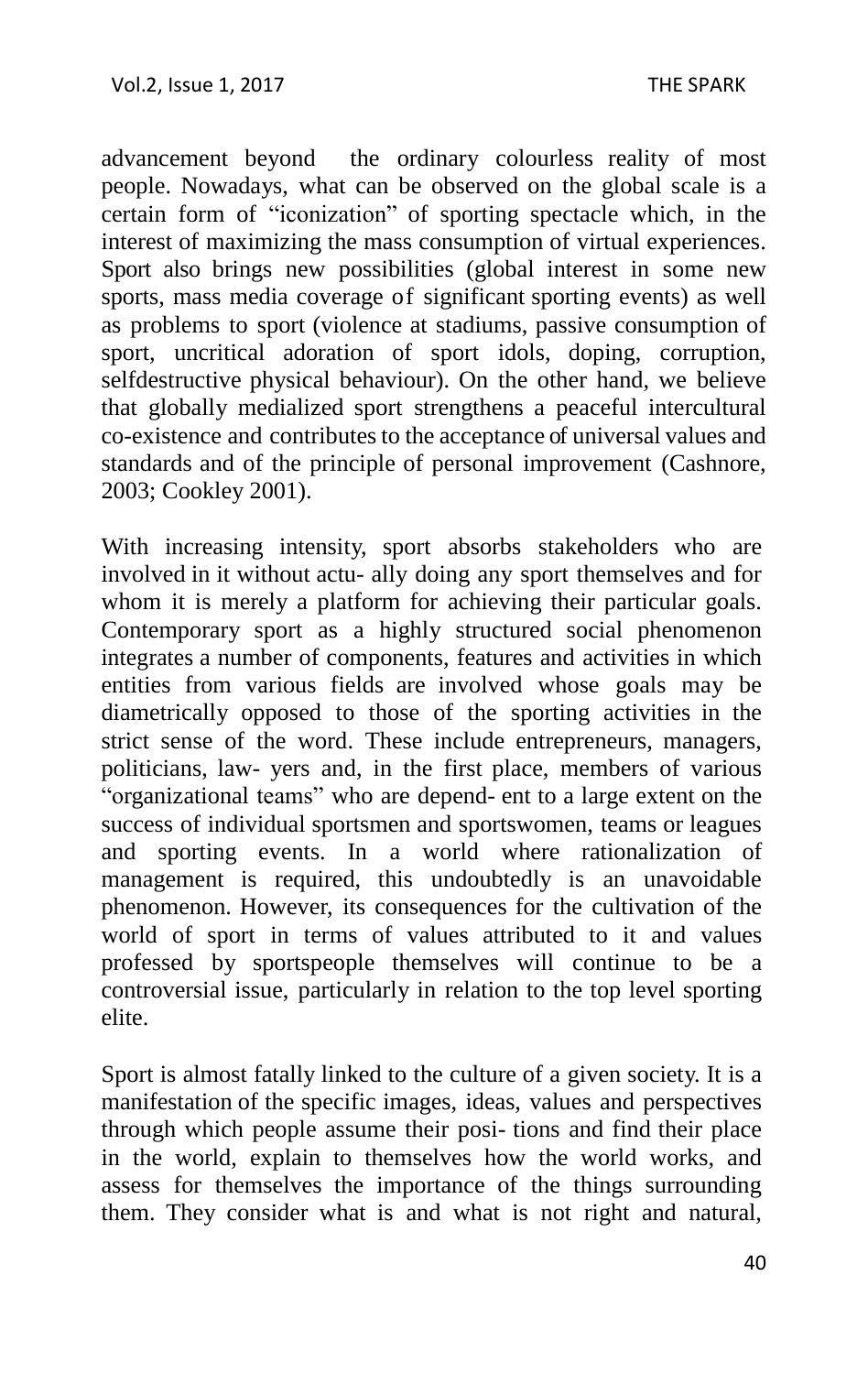advantageous and disadvantageous, what may bring material profit or "merely" joy from healthy physical activity. Cultural ideology thus pro- vides a systematic view of the day to day logic of people's social life. It is a phenomenon which changes along with the dynamics of social change on the background of collective and personal interests and ideas. It transforms due to the incessant clash of opinions on the meaningfulness and feasibility of particular ways of social development and due to the crystallization of moral attitudes. This fact alone gives sport a sociological relevance. Sport is a set of activities and situations which either accept or challenge a particular ideol- ogy. Sport, as a human creation, develops in a broader context of particular ideas relating to the human body and human nature, within certain forms of interpersonal relations, on the background of manifested human potential and efforts, by way of masculine and feminine expressive means, and among discussions on the issues of importance and transience in our lives.

In the course of its history, sport also developed in accordance with the given logic of the relationship between sexes, that is, the respective positions of men and women in the his- torical context of the relation between society and sport. This issue, which is particularly important in the Anglo-Saxon society, is connected to the role of masculinity, or rather male dominance, in sport where women traditionally are in a subordinated position to men in many respects. This fact alone is reflected – through dominant cultural ideas – in the common expressions used to evaluate physical activities: a child who correctly throws a ball receives a positive evaluation of "he plays like a big man", while in the opposite case the phrase used, with a pejorative meaning, is "he plays like a girl". As a consequence of a historically based opinion on physical and sporting skills and fitness, men are usually attributed high performance sports, which are considered unnatural or unsuitable for "real" women. Nevertheless, even in this respect the ongoing development of cultural ideology challenges the traditional view on what is natural and suitable for women in sport.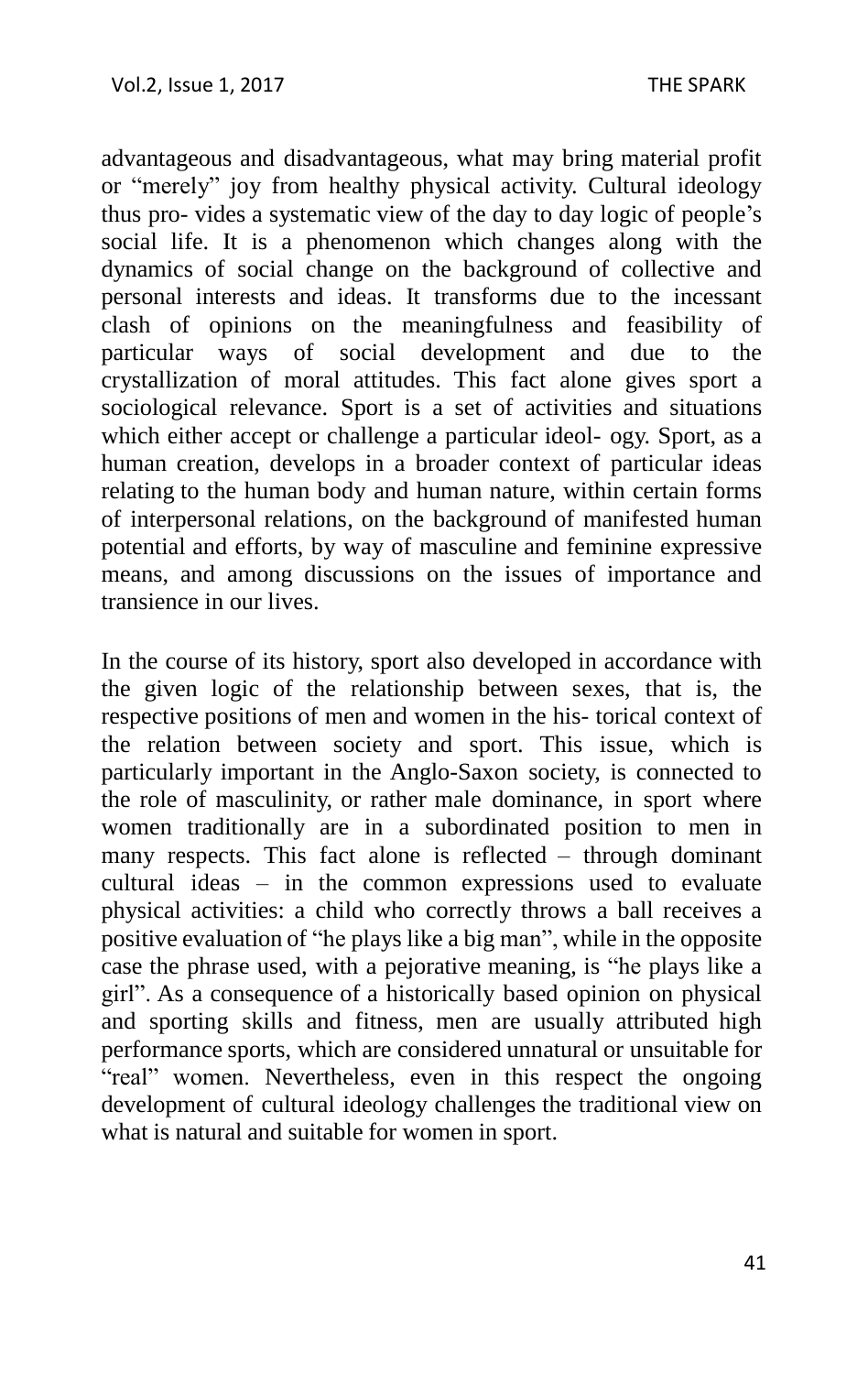The same applies to a similar extent also in relation to class, ethnicity or race in sport which, if actively practiced, may serve as an effective educational tool positively forming one's character, as is the opinion particularly of the contemporaryCzech pedagogy, despite the fact that sport is linked to the dominant culture and ideological system through various, often conflicting relations and dependencies. The power of a given cultural environment, which from a global perspective looks diverse, is so great that it is hardly possible to une- quivocally generalize the sources, manifestations of sport and its consequences on society.

Sport is interrelated with important areas of social life. Frequently, the family has to adjust to the training and sporting schedule of its members and, on the other hand, watch- ing sport events on TV may upset or totally disrupt family life. Or if practised together by all member of a family, sport may strengthen their relationships and add to them a new socialization dimension which would otherwise remain undiscovered. The relation of sport and economy reflects the increasing influx of money to the top-level high-performance sport, particularly in rich countries. The construction of magnificent sport arenas, consid- erable sums expensed on sport equipment and gear, sport sponsorship, sports betting and first and foremost the enormous and ever-increasing income of sport stars is a phenomenon which is inseparable from the cultural domain of which the Czech Republic is part as well. International corporations sponsor Olympic Games with the aim to associate a product such as Coca-Cola or Nike with the lifestyle of a consumption-oriented society for which a spectacular sporting event is a form of entertainment and excitement and a platform for better sales of globally distributed products. Also the domain of sport and mass media augments the culturally embedded and ideologically focused effect of sport as a form of entertainment and a platform to produce globally assumed consumption-oriented values.

In relation to politics, sport frequently evokes feelings of national pride and national identity and in many countries sport achievements are used or abused to increase their prestige in global political relations. Sport also plays an important part in education. It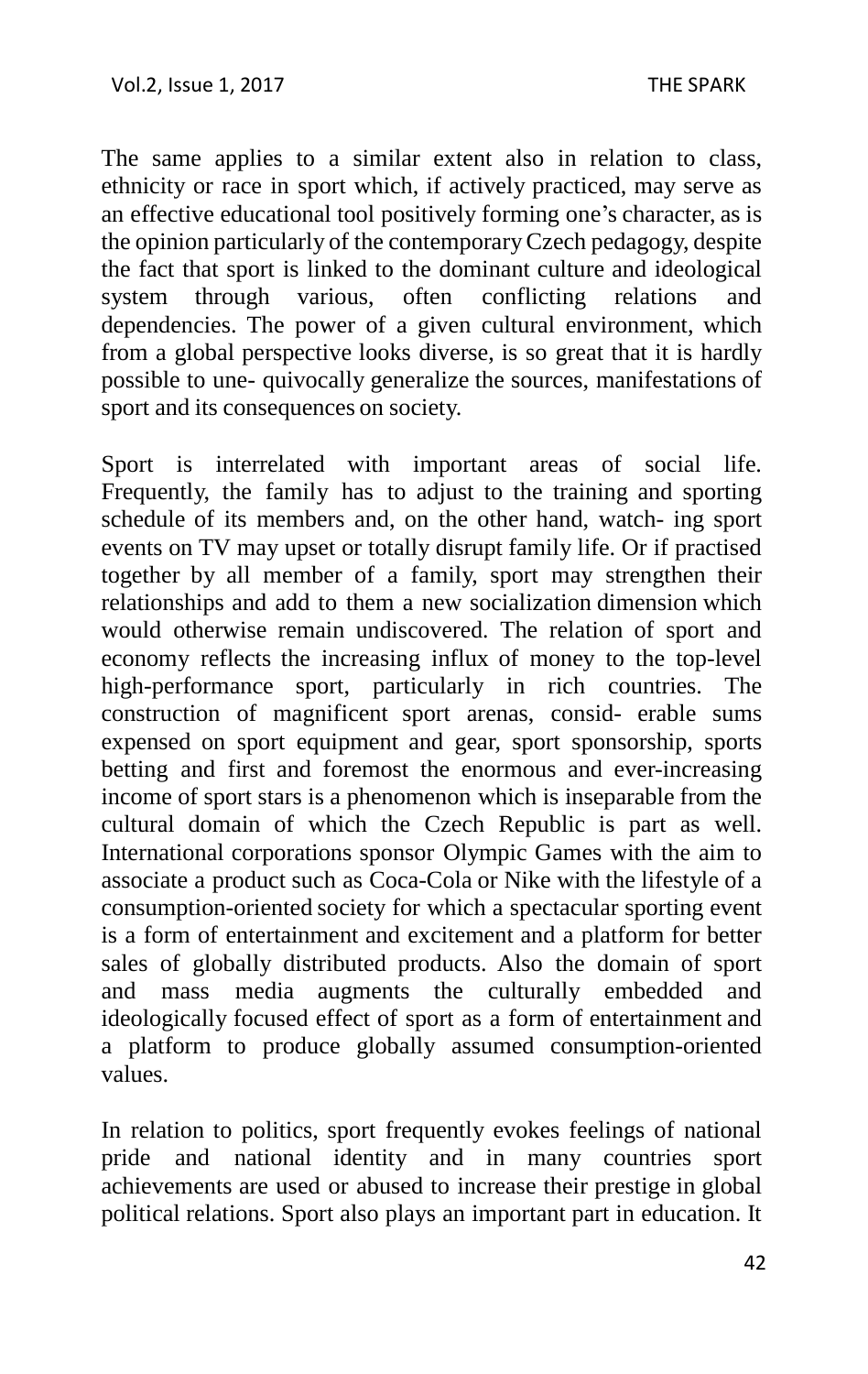has become an integral part of school life for millions of students around the world, whether in the form of PE lessons or school or university competitions, leagues and races.

The relations between sport and religion point to a frequently contradictory attitude of individual religions to physical activities and sport in generally, the role of church in sport sponsorship or the declared religious motivation of top-level sportsmen and women, which is often disputable.

The roots of the practical thought impulses for sociology of sport usually come out from the common everyday needs of sport, not from the general theoretical background of soci- ology itself. In our cultural environment, sociological works are often written by kinan- thropologists of kinesiologists (kinesiology is a science studying human movements) or within the domain of sport sciences rather than sociology. This applies particularly for Czech science which, just like the Anglo-Saxon science, prefers practical research or educational projects focusing on motor skill development, physiology of exercising and physical performance training to the study of historical, social or philosophical aspects of the relationship between sport and society.

## **Refrences**

- Cashmore, E. (2003). *Making sense of sports.* New York: Routledge.
- Coakley, J. (2001). *Sport and Society: Issues and Controversies.*  New York: McGraw-Hill.
- Ellis, N., et al. (2010). The importance of local knowledge within physical activity promotion. *Gymnica*, *vol. 40,* no. 30, p. 106. Olomouc, Czech Republic: Palacký University.
- Evans, J. (2004). Making a difference? Education and ability in physical education. *European Physical Education Review*, *10,* p. 95–108.
- Hoeger, W. K., & Hoeger, S. A. (2011). *Lifetime physical fitness and wellness. A personalized program.* Wadsworth: International Edition.